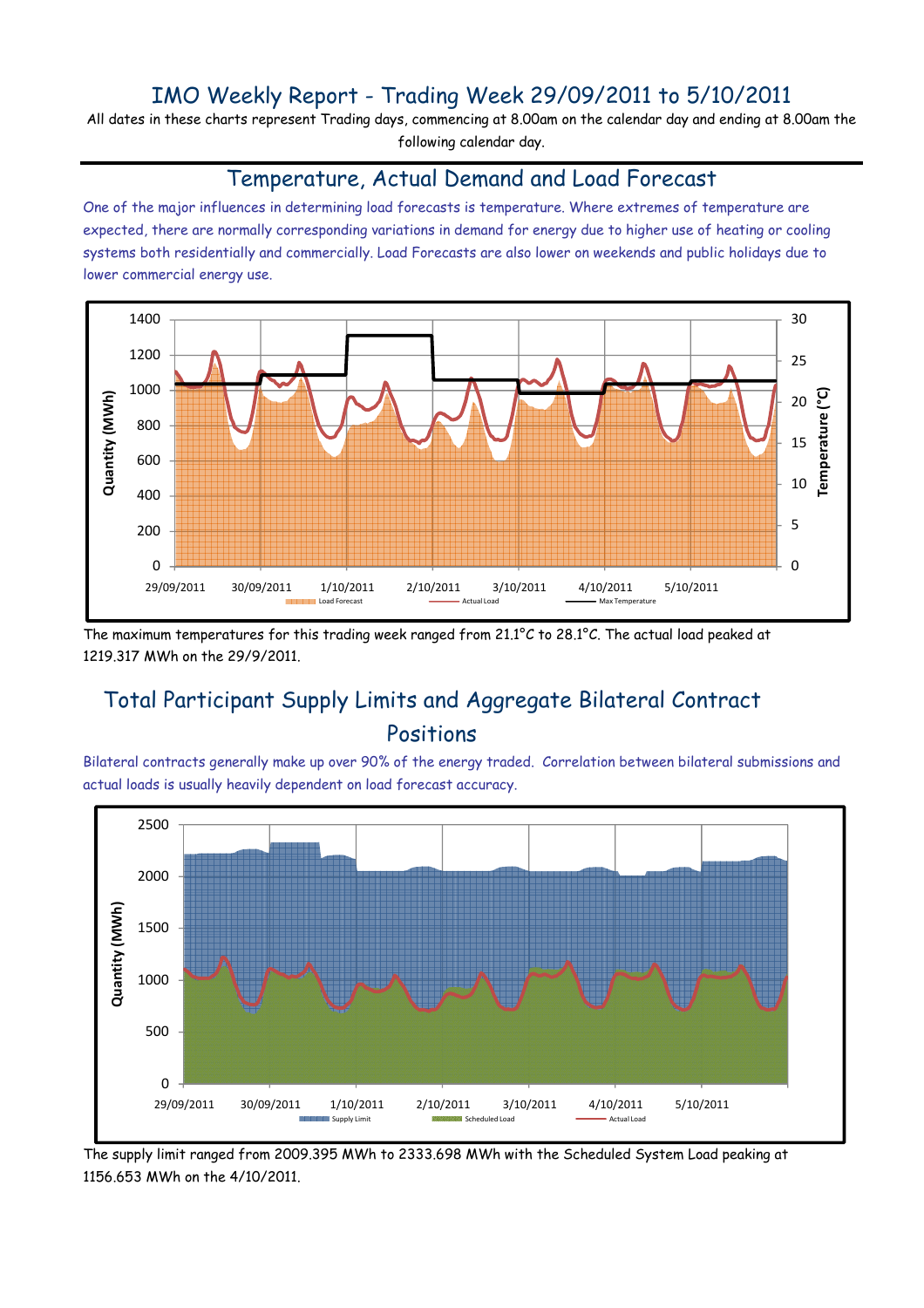### Net Balancing Market Trades

Bilateral contracts and STEM trading are generally based on the forecast energy requirements of Participants. When the forecast requirements are higher or lower than the actual requirements for a day, this Market energy must be bought and sold in the balancing mechanism. This graph shows the estimated net balancing trades.



The majority of the balancing activity this week occurred within Balancing Supply. The maximum balancing demand for the week reached 30.248 MWh on the 2/10/2011. The maximum balancing supply for the week reached -165.792 MWh on the 3/10/2011.

# Total Traded Energy

This chart represents a comparison between the total net energy that is traded in Bilateral Contracts, the STEM and the balancing mechanism. Balancing Supply represents cases in which the total contract position is greater than the demand and customers must supply energy back to balancing. Balancing Demand represents cases in which the total contract position is less than the demand and customers must purchase energy from balancing.



Total balancing supply equalled -24413.47 MWh whereas total balancing demand equalled 128.68 MWh. The Total STEM Traded quantity was 15011.299 MWh, with the STEM Clearing Quantity ranging between 4.6 MWh and 123.065 MWh.